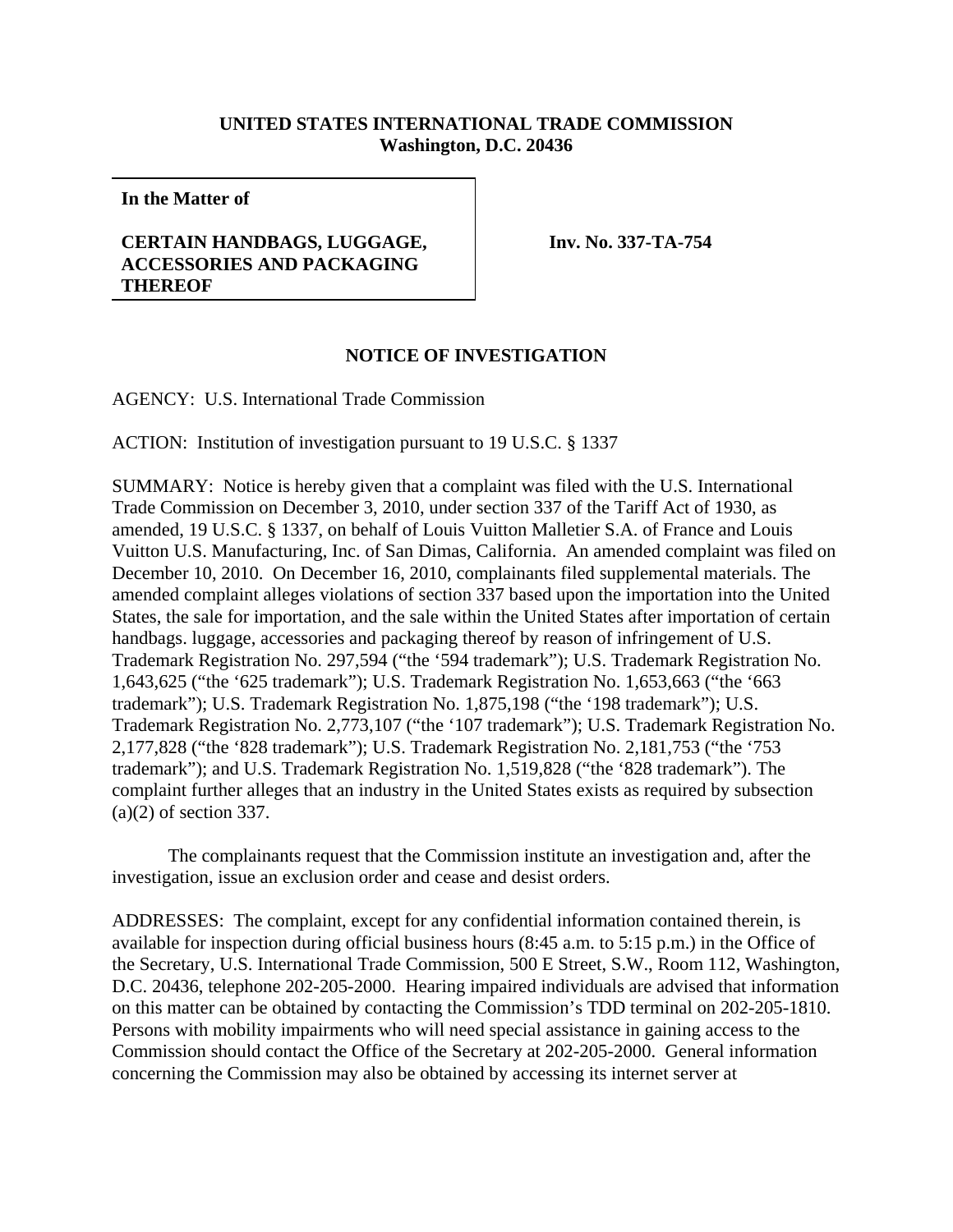http://www.usitc.gov. The public record for this investigation may be viewed on the Commission's electronic docket (EDIS) at http://edis.usitc.gov.

FOR FURTHER INFORMATION CONTACT: Erin D. E. Joffre, Esq., Office of Unfair Import Investigations, U.S. International Trade Commission, telephone (202) 205-2550.

AUTHORITY: The authority for institution of this investigation is contained in section 337 of the Tariff Act of 1930, as amended, and in section 210.10 of the Commission's Rules of Practice and Procedure, 19 C.F.R. § 210.10 (2010).

SCOPE OF INVESTIGATION: Having considered the complaint, the U.S. International Trade Commission, on December 28, 2010, ORDERED THAT –

(1) Pursuant to subsection (b) of section 337 of the Tariff Act of 1930, as amended, an investigation be instituted to determine whether there is a violation of subsection (a)(1)(B) of section 337 in the importation into the United States, the sale for importation, or the sale within the United States after importation of certain handbags, luggage, accessories and packaging thereof that infringe the '594 trademark; the '625 trademark; the '663 trademark; the '198 trademark; the '107 trademark; the '828 trademark; the '753 trademark; and the '828 trademark, and whether an industry in the United States exists as required by subsection (a)(2) of section 337;

(2) For the purpose of the investigation so instituted, the following are hereby named as parties upon which this notice of investigation shall be served:

(a) The complainants are:

Louis Vuitton Malletier S.A. 2 Rue du Pont Neuf Paris, France 75034

Louis Vuitton U.S. Manufacturing, Inc. 321 W. Covina Boulevard San Dimas, CA 91773-2907

(b) The respondents are the following entities alleged to be in violation of section 337, and are the parties upon which the complaint is to be served:

> T&T Handbag Industrial Co., Ltd. Room 4202, Tower B, KingGu Building HeGuang Road, TianHe District Guangzhou, China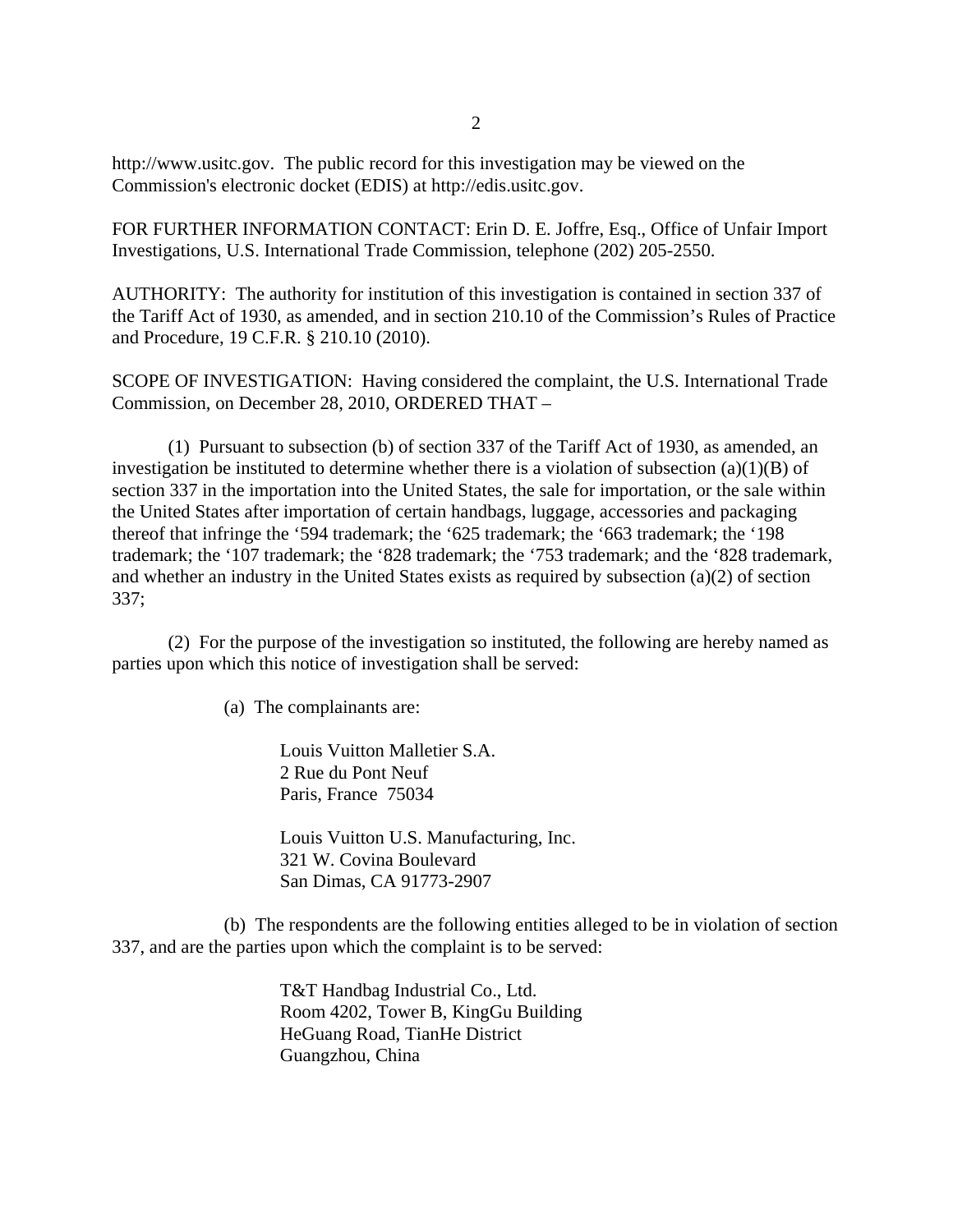Sanjiu Leather Co., Ltd. of Guangzhou 9 Longgui Section (Nancun # 4 Economic Community) National Road 106 Baiyun District, Guangzhou, China

Meada Corporation (d/b/a Diophy International) 9319A Telstar Avenue El Monte, CA 91731-2815

Pacpro, Inc. 9319A Telstar Avenue El Monte, CA 91731-2815

Jianyong Zheng (a/k/a Jiu Gao Zheng, Jiu An Zheng, Jian Yong Zheng, Peter Zheng) 886 S. Golden West Avenue Arcadia, CA 91007-6563

Alice Bei Wang (a/k/a Alice B. Wang) 886 S. Golden West Avenue Arcadia, CA 91007-6563

Trendy Creations, Inc. 9851 Mason Avenue Chatsworth, CA 91311

The Inspired Bagger 8444 Endicott Lane Dallas, TX 75227

House of Bags 1125-8 Maple Alley Los Angeles, CA 90015

Ronett Trading, Inc. (d/b/a Ronett Wholesale & Import) 43 West 27<sup>th</sup> Street New York, NY 10001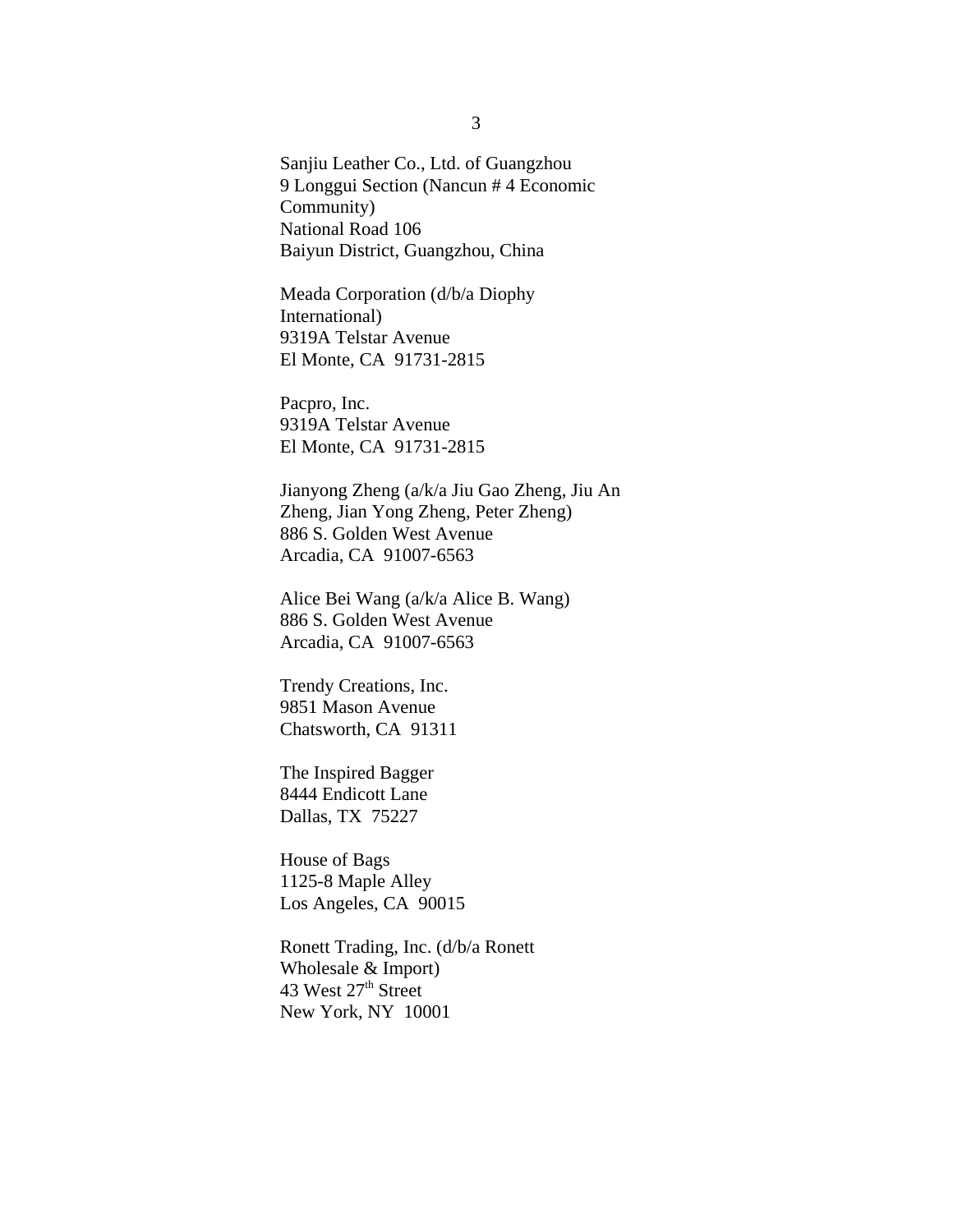EZ Shine Group, Inc. 48 West 27<sup>th</sup> Street New York, NY 10001

Master of Handbags 1153 Santee Street Los Angeles, CA 90015

Choicehandbag.com, Inc. (d/b/a Choice Handbags) 1100 S. Main Street Los Angeles, CA 90015

Rasul Enterprises, LLC (d/b/a The Handbag Warehouse) 11536 Harry Hines Blvd. Suite #205 Dallas, TX 75229

(c) The Commission investigative attorney, party to this investigation, is Erin D. E. Joffre, Esq., Office of Unfair Import Investigations, U.S. International Trade Commission, 500 E Street, S.W., Suite 401, Washington, D.C. 20436; and

(3) For the investigation so instituted, the Honorable Paul J. Luckern, Chief Administrative Law Judge, U.S. International Trade Commission, shall designate the presiding Administrative Law Judge.

Responses to the complaint and the notice of investigation must be submitted by the named respondents in accordance with section 210.13 of the Commission's Rules of Practice and Procedure, 19 C.F.R. § 210.13. Pursuant to 19 C.F.R. §§ 201.16(d)-(e) and 210.13(a), such responses will be considered by the Commission if received not later than 20 days after the date of service by the Commission of the complaint and the notice of investigation. Extensions of time for submitting responses to the complaint and the notice of investigation will not be granted unless good cause therefor is shown.

Failure of a respondent to file a timely response to each allegation in the complaint and in this notice may be deemed to constitute a waiver of the right to appear and contest the allegations of the complaint and this notice, and to authorize the administrative law judge and the Commission, without further notice to the respondent, to find the facts to be as alleged in the complaint and this notice and to enter an initial determination and a final determination containing such findings, and may result in the issuance of an exclusion order or a cease and desist order or both directed against the respondent.

By order of the Commission.